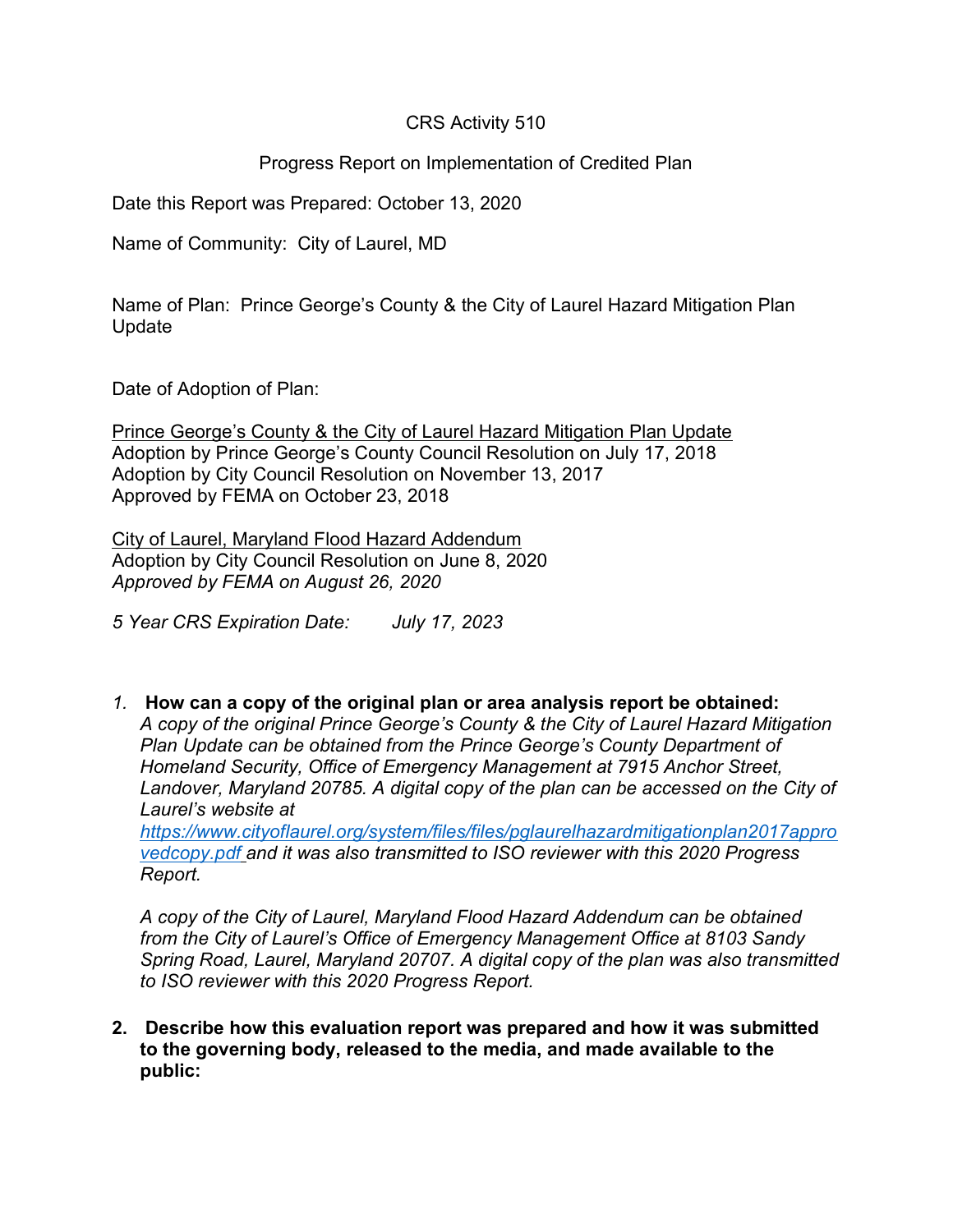This Progress Report was prepared by staff of the City of Laurel's Office of Emergency Management, which participated in the development of the Prince George's County & the City of Laurel Hazard Mitigation Plan Update through the Prince George's County Local Emergency Planning Committee (LEPC). This committee oversees implementation of the hazard mitigation plan.

The LEPC reviewed the County's Progress Report and submitted it to the governing body in the Spring of 2020.The 2017 Prince George's County & the City of Laurel Hazard Mitigation Plan Update provides that the County will coordinate an annual meeting to review action items and provide an annual report to the Maryland Emergency Management Agency (MEMA) detailing annual progress on mitigation actions.

The City's Flood Prevention Planning Committee which developed the City of Laurel, Maryland Flood Hazard Addendum will review and approve the Progress Report on October 23, 2020 and submit it to the governing body. The City's Flood Hazard Addendum provides that the City will coordinate an annual meeting to review action items and provide an annual report to the Maryland Emergency Management Agency (MEMA) detailing annual progress on mitigation actions.

The City will post this Progress Report on the Office of Emergency Management's website and release it to the media via a press release.

3. Provide a description of the implementation of each recommendation or action item in the action plan or area analysis report, including a statement on how the project was implemented or not implemented during the previous year:

Action# City – 1: Continue to partner with FEMA/MDE to promote use of Updated Flood Hazard Maps. Updated Mapping will continue to inform Risk Reduction and mitigation of at-Risk Buildings such as repetitive loss structures.

The City to partners with FEMA/MDE and USACE on use of updated flood hazard maps. This action item is on-going.

### Action# City – 2: Integrate mitigation plan requirements and actions into other appropriate planning mechanisms such as comprehensive plans and capital improvement plans.

We have a comprehensive integrated mitigation plan and actions are ongoing such as; the Patuxent River Watershed Hazard Mitigation Project which includes USACE, FEMA, and other State and local partners.

Action# City - 3: Support mitigation projects that will result in protection of public or private property from natural hazards. Eligible projects include but are not limited to: 1. Acquisition of flood-prone property 2. Elevation of flood-prone structures 3. Minor structural flood control projects 4.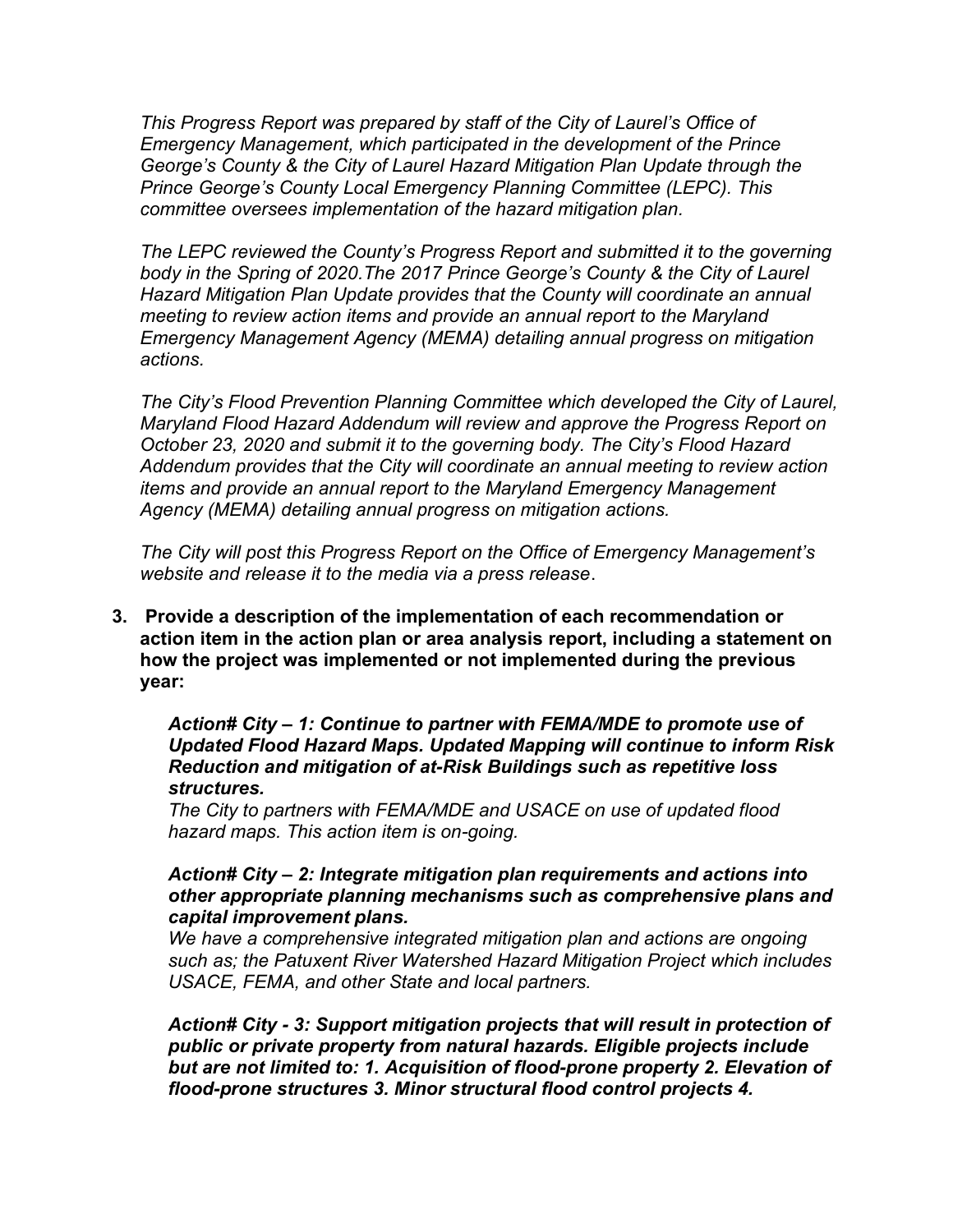Relocation of structures from hazard prone areas 5. Retrofitting of existing buildings, facilities and infrastructure 6. Retrofitting of existing buildings and facilities for shelter 7. Critical infrastructure protection measures 8. Stormwater management improvements 9. Advanced warning systems and hazard gauging system (weather radios, reserve-911, stream gauges, Iflows) 10. Targeted hazard education. 11. Wastewater and water supply system hardening and mitigation.

The City has worked with SAIA Motor Freight to retrofit and ensure minor structural flood control at an existing trucking terminal that was vacant for over a decade. The work that was completed was the construction of a 3,850 addition for office space, installation of a fuel tank, repaving the site and adding a fence. Since the property is located within the floodplain the gas tanks were constructed on a concrete slab and secured by bollards to prevent floatation or lateral movement. In addition, all tank inlets and/or vents will be above the base flood elevation, all in accordance with Section 20-38.11 of the City of Laurel Unified Land Development Code.

The City is working on the process to obtain funding to purchase (12) low cost flood warning gauges to install along the Patuxent River and contributing branches. The City is working on a partnership with Prince George's County and Maryland Emergency Management Agency for this project.

## Action# City - 4: Seek mitigation solutions for City facilities including: the flood-prone municipal swimming pool; Department of Public Works floodprone buildings and the City of Laurel Police Department Building. Determine pro-active preventive mitigation actions and seek grant funds for permanent solutions.

The City is working on identifying solutions for the City of Laurel Police Department Building and alternate locations for municipal swimming pool, and Department of Public Works building.

## Action# City - 5: After flood events, the City of Laurel will evaluate whether to pursue funding to implement flood mitigation projects.

After flooding event April 2020, the City began working with Maryland Environmental Services (MES) to plan and complete a stream rehabilitation project along a portion of Walker Branch to include removing a damaged low level dam. This project is still ongoing.

Flooding occurred on June 2020, the City contacted Prince George's County DOE and conducted a walk thru and scheduled both an initial cleaning of debris from the waterway and PG DOE has put Crow Branch on the 2021 schedule for a complete walk thru maintenance. The City is also working with PG DOE to get the natural portion of upper Crow Branch on the County's stream restoration project queue.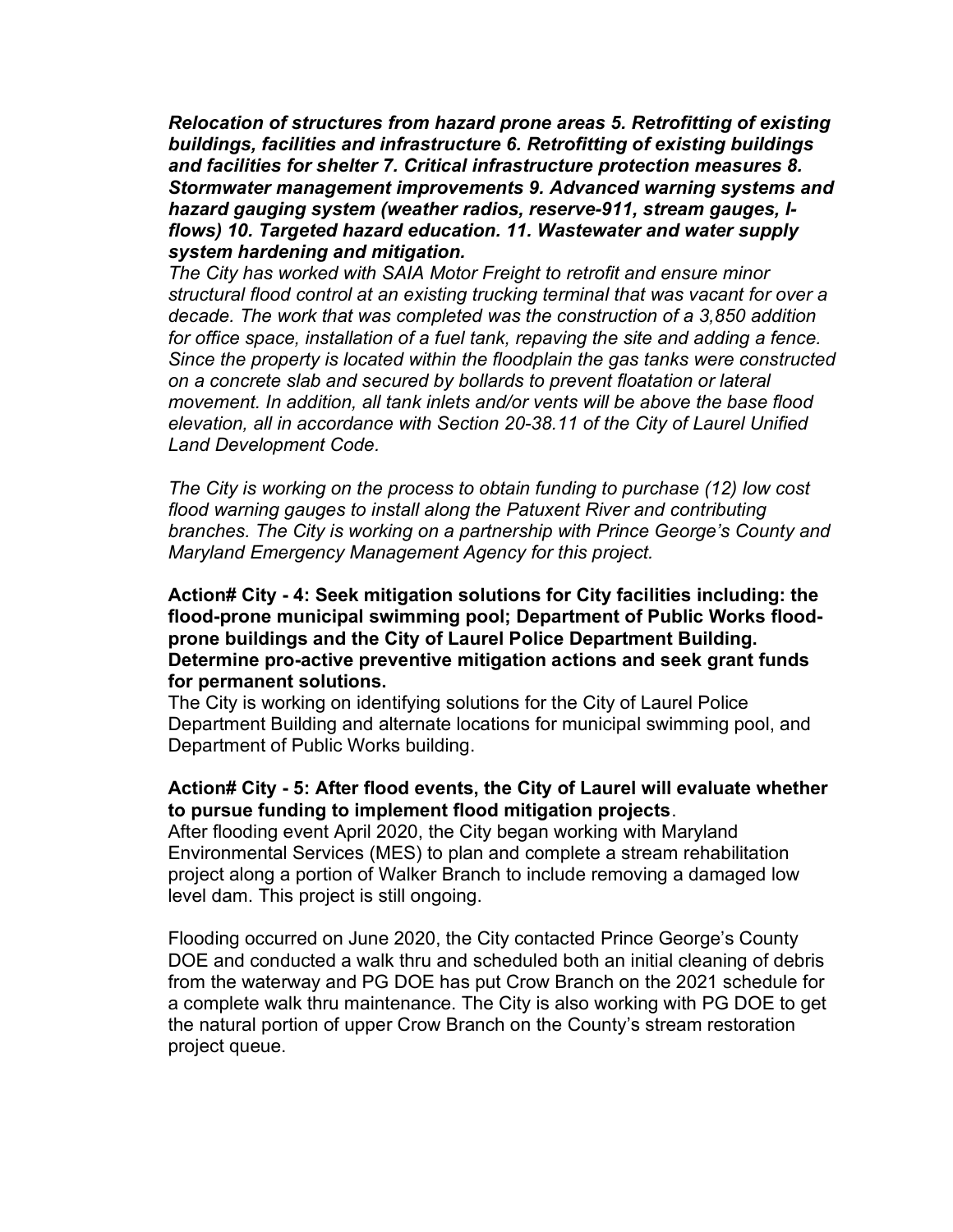Due to Bear Branch flooding, with the coordination of the City and County the County has just started a 2 year project to conduct a complete restoration of the upper portion of Bear Branch.

### Action# City - 6: Pursue participation in the FEMA Community Rating System to reduce the cost of the National Flood Insurance Policy premiums.

Currently, the City has been working towards being part of the Community Rating System, with a site visit scheduled for November 30, 2020 from the ISO.

## Action# City - 7: Continue to support regional drought response and Planning.

Due to limited staff capacity, there is no activity to report for this action item.

Action# City - 8: Continue to support regional drought response and planning by continuing the City's commitment and participation with MWCOG and WSSC when drought awareness responses are activated. Examine appropriate water conservation measures for City office buildings. There has been no recent drought concerns for the City to support, plan for, or address water conservation measures.

## Action# City – 9: The new notification procedures must be tested and exercised within the City of Laurel and Prince George's County to identify any shortfalls or procedures that need to be amended. Expanded floodplain areas must be addressed in relationship to areas effected by a release of water from the dams.

Shortfalls have been identified by the City and County. In a partnership the City and County are working towards an entirely new system.

### Action# City – 10: Continue outreach efforts to promote recently completed bilingual Citizens Emergency Preparedness Guide.

The City's bilingual Citizens Emergency Preparedness Guide was promoted in various events throughout the City such as; Touch –a- Truck on 7/14/19, National Night Out on 8/9/19, Back to School Event on 8/17/19, Prince George's County Office of Emergency Management Preparedness Expo on 9/12/19, Trick or Treat on Main Street 10/24/19, Health Fair on 1/26/20, and City's Open House on 3/1/20. All other events have been cancelled due to COVID-19.

# Action# City – 11: Work with City closed circuit television network to produce seasonal hazard awareness and topical mitigation programming.

The City frequently airs seasonal hazard awareness and tropical mitigation shows on their closed circuit television network, LaurelTV to include topics such as; floodplain information, flood insurance policies, Turn Around, Don't Drown, and flooding hazard/safety. Most of the materials aired are from Ready.gov.